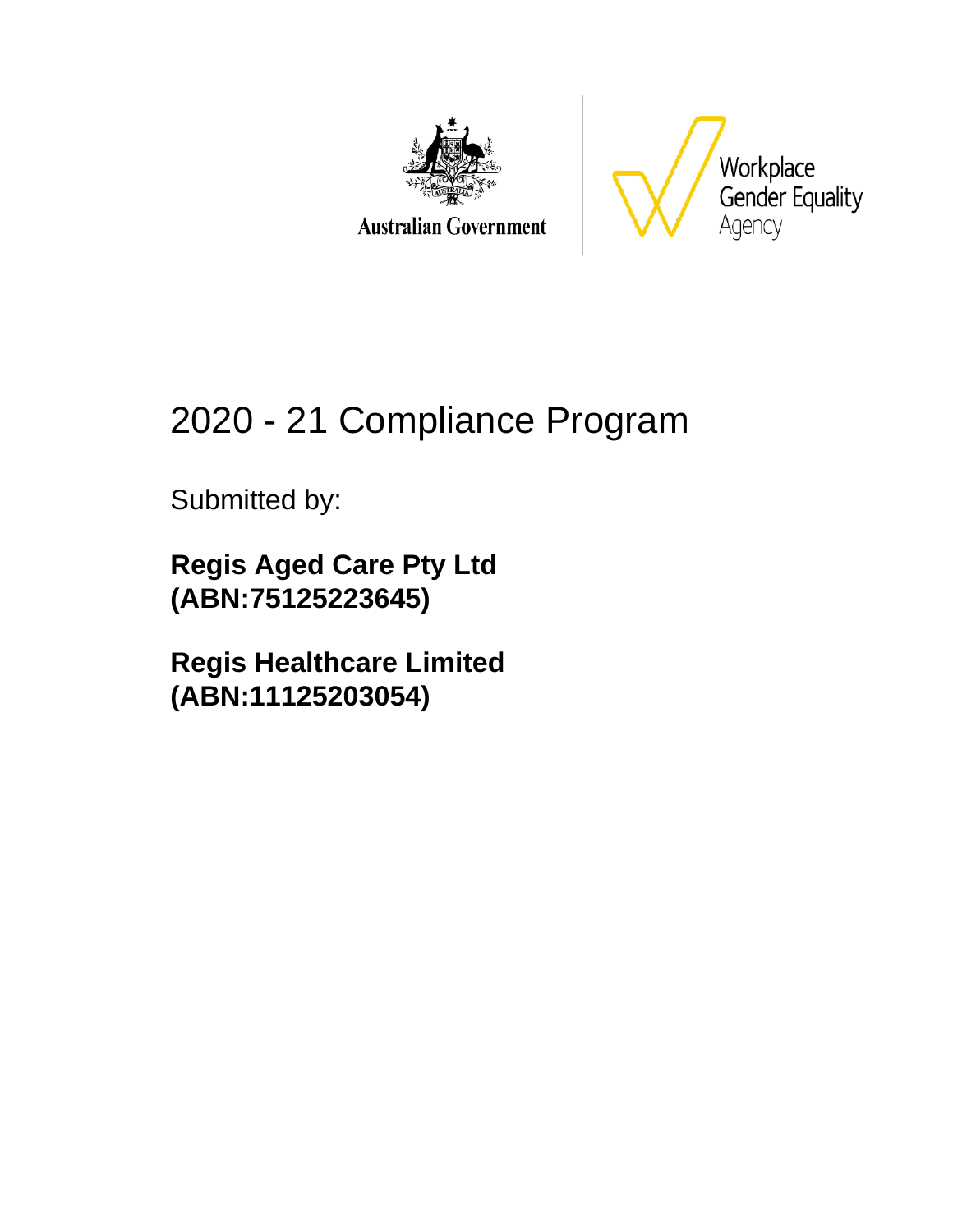### #Workplace overview

### **Policies and strategies**

1: Do you have a formal policy and/or formal strategy in place that specifically supports gender equality in the following areas?

| Recruitment                                                            | Yes (Select all that apply) |
|------------------------------------------------------------------------|-----------------------------|
| $$ Yes                                                                 | <b>Strategy</b>             |
| Retention                                                              | Yes(Select all that apply)  |
| $$ Yes                                                                 | <b>Strategy</b>             |
| Performance management processes                                       | Yes(Select all that apply)  |
| $$ Yes                                                                 | Policy                      |
| Promotions                                                             | Yes(Select all that apply)  |
| $$ Yes                                                                 | <b>Strategy</b>             |
| Talent identification/identification of high<br>potentials             | Yes(Select all that apply)  |
| $$ Yes                                                                 | <b>Strategy</b>             |
| Succession planning                                                    | Yes(Select all that apply)  |
| $$ Yes                                                                 | <b>Strategy</b>             |
| Training and development                                               | Yes(Select all that apply)  |
| $$ Yes                                                                 | Policy<br><b>Strategy</b>   |
| Key performance indicators for managers<br>relating to gender equality | Yes(Select all that apply)  |
| $$ Yes                                                                 | <b>Strategy</b><br>Policy   |
|                                                                        |                             |

2: Do you have formal policy and/or formal strategy in place that support gender equality overall? Yes(Select all that apply)

| $$ Yes | Policy   |
|--------|----------|
|        | Strategy |

3: If your organisation would like to provide additional information relating to your gender equality policies and strategies, please do so below.

| <b>Governing bodies</b>                             |                                                                                                                                                                                                                                                      |  |  |
|-----------------------------------------------------|------------------------------------------------------------------------------------------------------------------------------------------------------------------------------------------------------------------------------------------------------|--|--|
| <b>Regis Aged Care Pty Ltd</b>                      |                                                                                                                                                                                                                                                      |  |  |
| 1: Does this organisation have a governing<br>body? | Yes, same as local ultimate parent organisation(<br>The local ultimate parent's governing body<br>details must be reported against the local<br>ultimate parent. The information is not required<br>to be entered again for subsidiary organisations |  |  |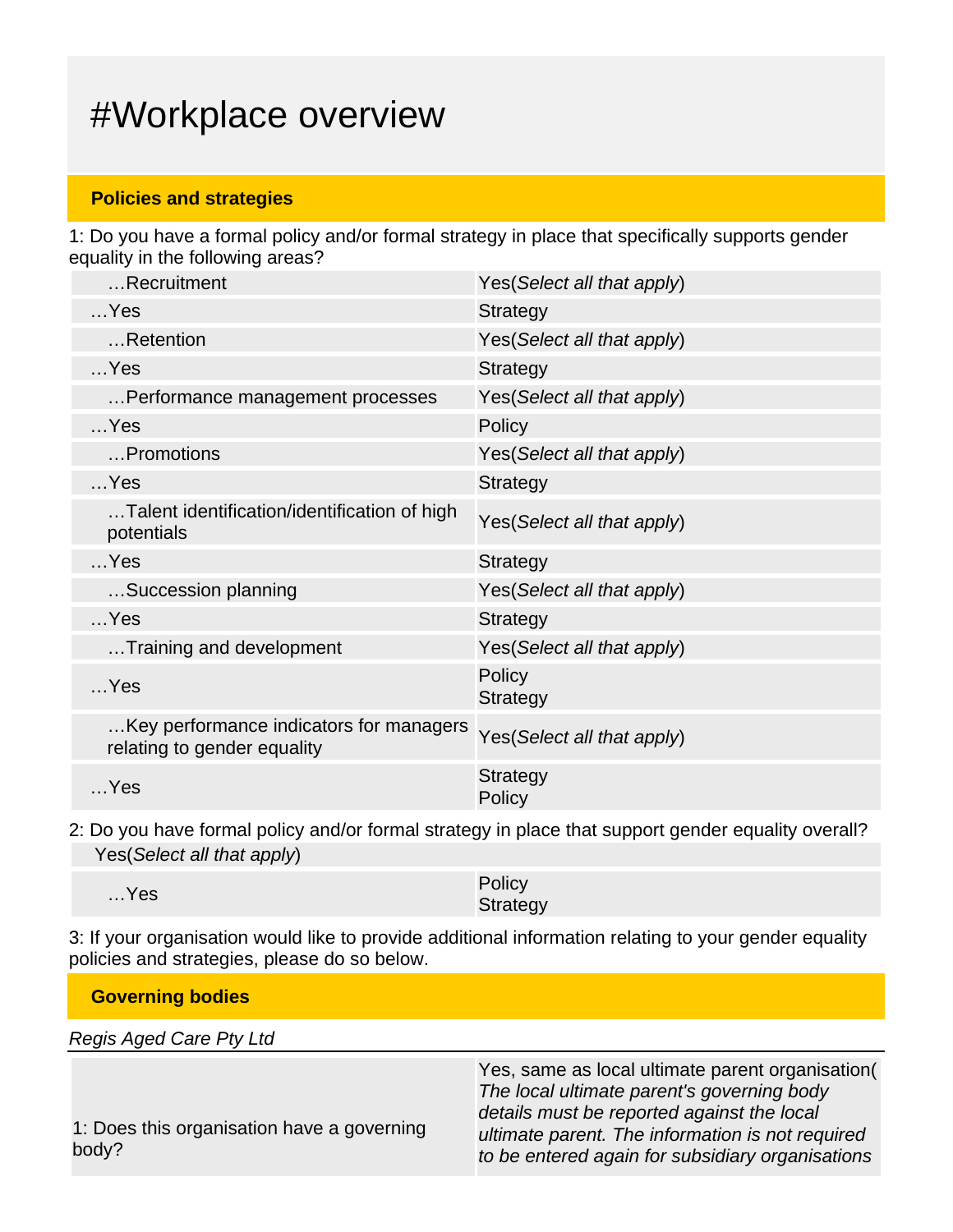|                                                                                                                                   | even if it is reported in a different submission<br>group.)                     |
|-----------------------------------------------------------------------------------------------------------------------------------|---------------------------------------------------------------------------------|
| 11.1: Confirm how the ultimate parent's<br>governing body/ies are being reported:                                                 | It is reported as part of this submission group.                                |
| <b>Regis Healthcare Limited</b>                                                                                                   |                                                                                 |
| 1: Does this organisation have a governing<br>body?                                                                               | Yes (Provide further details on the governing<br>body(ies) and its composition) |
| 1.1: What is the name of your governing body?                                                                                     | <b>Board of Directors</b>                                                       |
| 1.2: What type of governing body does this<br>organisation have?                                                                  | <b>Board of directors</b>                                                       |
| 1.3: How many members are on the governing<br>body and who holds the predominant Chair<br>position?                               |                                                                                 |
| Chairs                                                                                                                            |                                                                                 |
| $Female$ (F)                                                                                                                      | $\mathbf 0$                                                                     |
| $Male(M)$                                                                                                                         | 1                                                                               |
| Gender X                                                                                                                          | $\overline{0}$                                                                  |
| Members                                                                                                                           |                                                                                 |
| $Female$ (F)                                                                                                                      | 3                                                                               |
| $$ Male (M)                                                                                                                       | 3                                                                               |
| Gender X                                                                                                                          | $\overline{0}$                                                                  |
| 1.4: Do you have a formal selection policy<br>and/or formal selection strategy for this<br>organisation's governing body members? | Yes(Select all that apply)                                                      |
|                                                                                                                                   | Policy<br><b>Strategy</b>                                                       |
| 1.5: Has a target been set to increase the<br>representation of women on this governing<br>body?                                  | Yes (Provide further details on your target)                                    |
| 10.6: What is the percentage (%) target?                                                                                          | 30.00%                                                                          |
| 10.7: What year is the target to be reached<br>(select the last day of the target year)?                                          | 30-Jun-2022                                                                     |

2: If your organisation would like to provide additional information relating to governing bodies and gender equality in your workplace, do so below.

Our workforce diversity priority for FY21 was to have not less than 30% of directors and management of each gender. This target was achieved by 30 June 2021.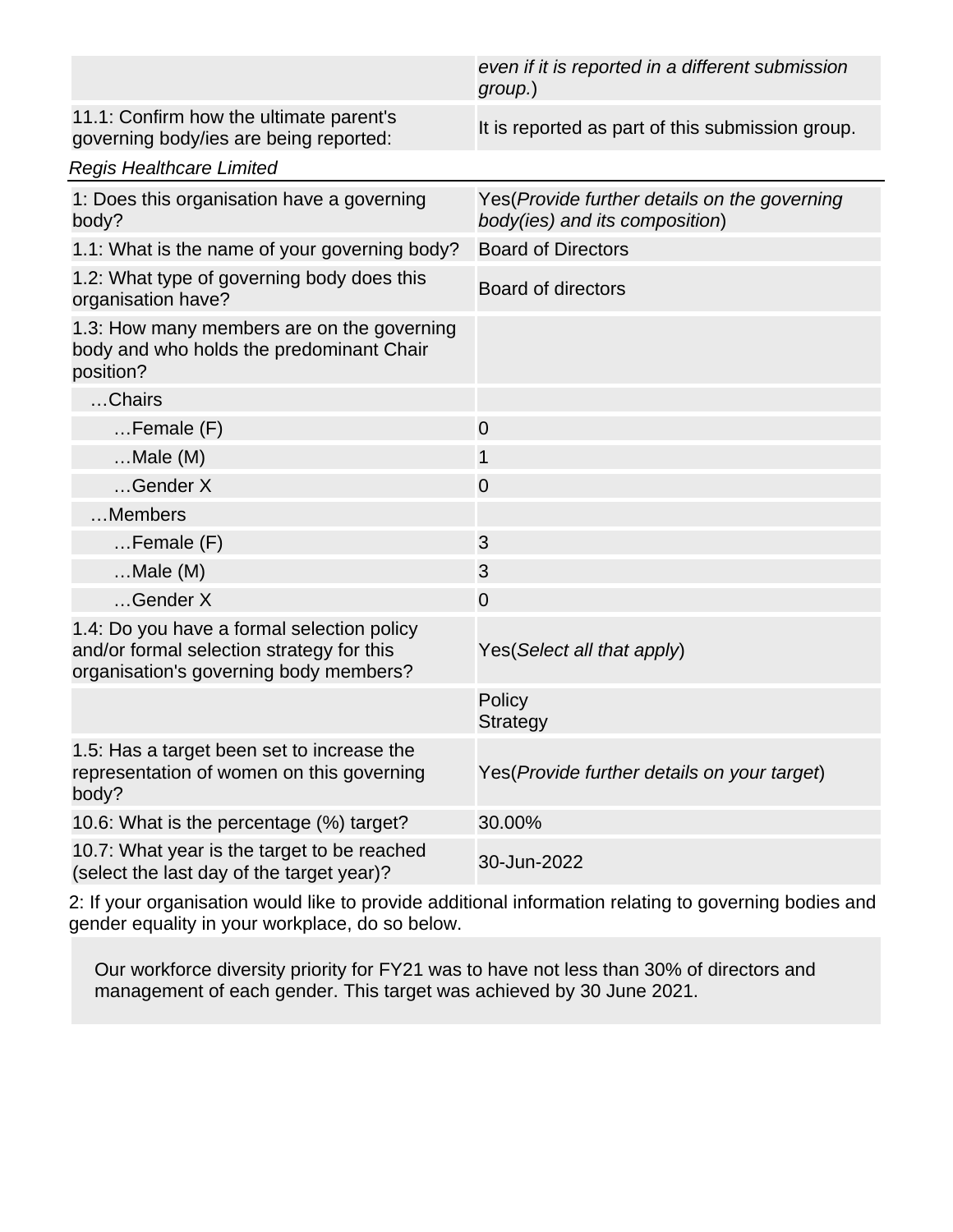## #Action on gender equality

### **Gender pay gaps**

1: Do you have a formal policy and/or formal strategy on remuneration generally? Yes(Select all that apply)

| $$ Yes                                                                                                                          | <b>Strategy</b>                                                                                                                                                                                                                        |
|---------------------------------------------------------------------------------------------------------------------------------|----------------------------------------------------------------------------------------------------------------------------------------------------------------------------------------------------------------------------------------|
| 1.1: Are specific pay equity objectives<br>included in your formal policy and/or formal Yes(Select all that apply)<br>strategy? |                                                                                                                                                                                                                                        |
| $$ Yes                                                                                                                          | To achieve gender pay equity<br>To ensure no gender bias occurs at any point in<br>the remuneration review process (for example at<br>commencement, at annual salary reviews,<br>out-of-cycle pay reviews, and performance<br>reviews) |

- 2: Did your organisation receive JobKeeper payments? No
- 3: What was the snapshot date used for your Workplace Profile?

31-Mar-2021

4: If your organisation would like to provide additional information relating to gender pay gaps in your workplace, please do so below.

#### **Employer action on pay equity**

1: Have you analysed your payroll to determine if there are any remuneration gaps between women and men (e.g. conducted a gender pay gap analysis)?

| Yes (Provide further details on the most recent gender remuneration gap analysis that was |  |  |  |  |  |
|-------------------------------------------------------------------------------------------|--|--|--|--|--|
| undertaken.)                                                                              |  |  |  |  |  |

| 1.1: When was the most recent gender<br>remuneration gap analysis undertaken?          | Within the last 1-2 years                                                                                                                                                          |
|----------------------------------------------------------------------------------------|------------------------------------------------------------------------------------------------------------------------------------------------------------------------------------|
| 1.2: Did you take any actions as a result of<br>your gender remuneration gap analysis? | Yes (Select all that apply)                                                                                                                                                        |
| 1.2: Did you take any actions as a result of your<br>gender remuneration gap analysis? | Identified cause/s of the gaps<br>Reviewed remuneration decision-making<br>processes<br>Analysed performance pay to ensure there is no<br>gender bias (including unconscious bias) |
| Yes                                                                                    | Reported pay equity metrics (including gender<br>pay gaps) to the governing body<br>Reported pay equity metrics (including gender<br>pay gaps) to the executive                    |

2: If your organisation would like to provide additional information relating to employer action on pay equity in your workplace, please do so below.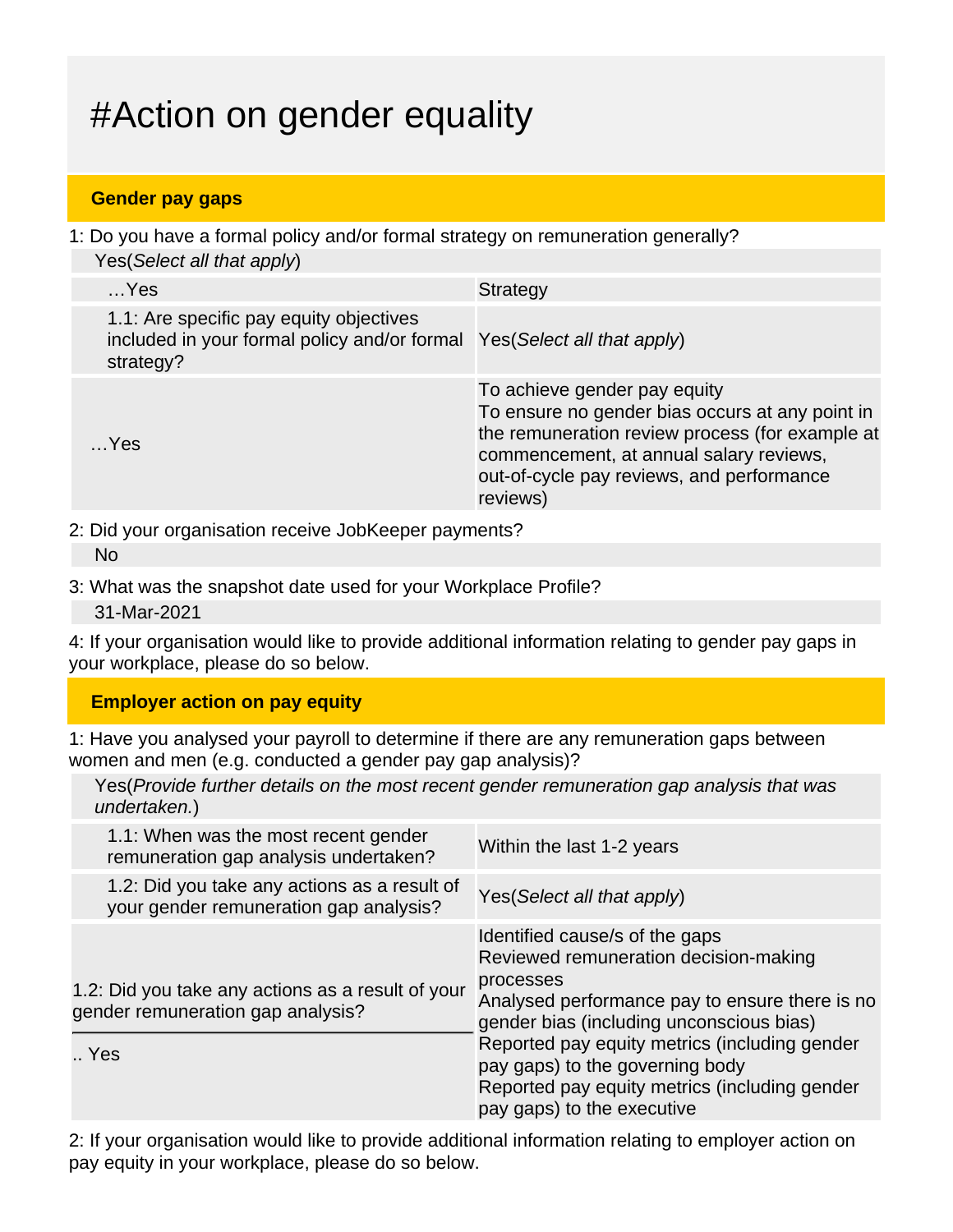### **Employee consultation**

1: Have you consulted with employees on issues concerning gender equality in your workplace? Yes(Provide further details on the employee consultation process.)

| 1.1: How did you consult employees? | Survey    |
|-------------------------------------|-----------|
| 1.2: Who did you consult?           | ALL staff |

2: If your organisation would like to provide additional information relating to employee consultation on gender equality in your workplace, please do so below.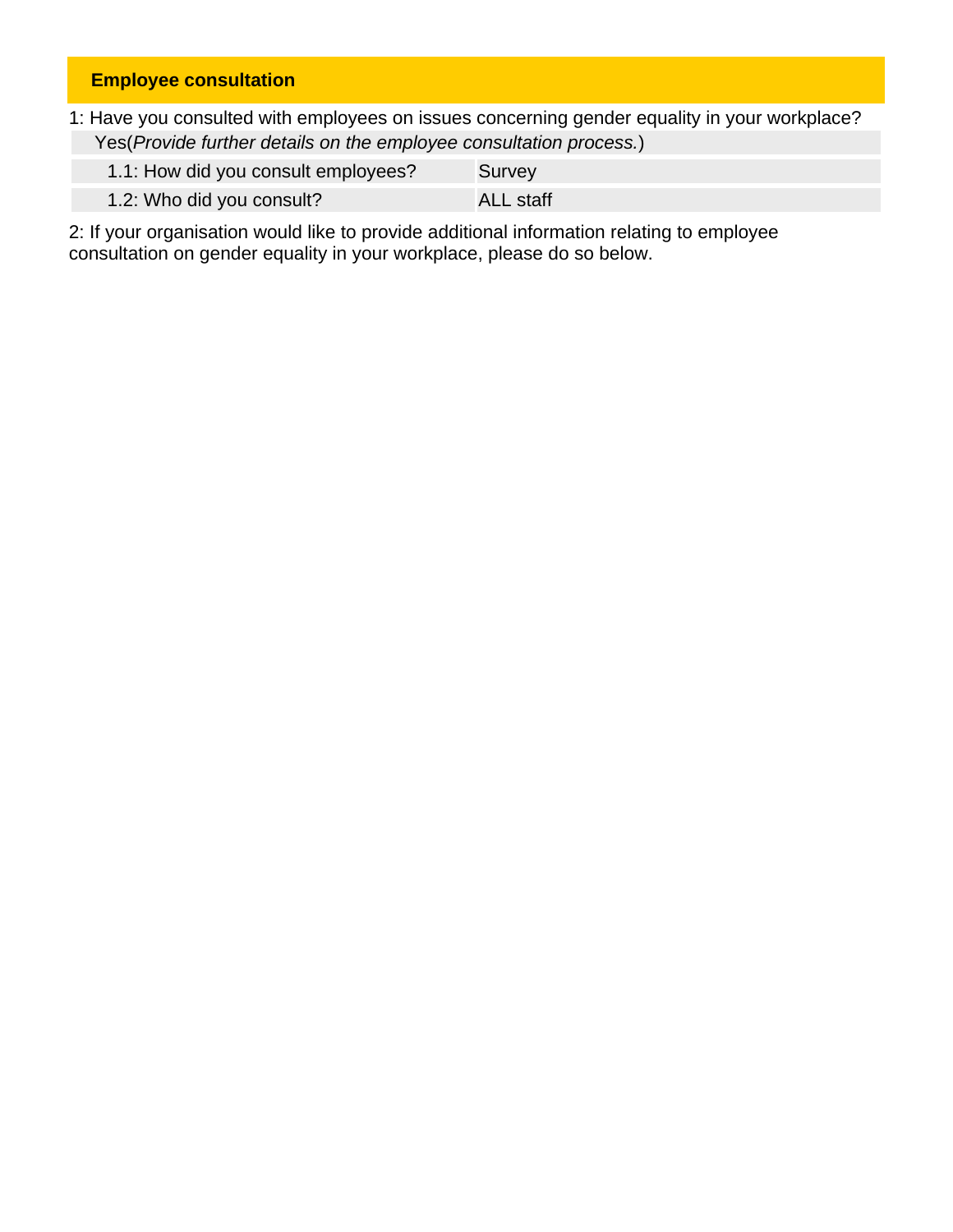## #Employee work/life balance

### **Flexible working**

1: Do you have a formal policy and/or formal strategy on flexible working arrangements? Yes(Select all that apply)

| $$ Yes                                                                                          | Policy<br><b>Strategy</b>                                                                                  |
|-------------------------------------------------------------------------------------------------|------------------------------------------------------------------------------------------------------------|
| A business case for flexibility has been<br>established and endorsed at the leadership<br>level | Yes                                                                                                        |
| Leaders are visible role models of flexible<br>working                                          | Yes                                                                                                        |
| Flexible working is promoted throughout<br>the organisation                                     | Yes                                                                                                        |
| Targets have been set for engagement in<br>flexible work                                        | No(Select all that apply)                                                                                  |
| $$ No                                                                                           | Other (provide details)                                                                                    |
| Other (provide details)                                                                         | Rostering of staff allows for flexible working<br>arrangements. E.g. staff work when they are<br>available |
| Targets have been set for men's<br>engagement in flexible work                                  | No(Select all that apply)                                                                                  |
| $$ No                                                                                           | Insufficient resources/expertise<br>Not a priority                                                         |
| Leaders are held accountable for improving<br>workplace flexibility                             | No(Select all that apply)                                                                                  |
| $$ No                                                                                           | Insufficient resources/expertise                                                                           |
| Manager training on flexible working is<br>provided throughout the organisation                 | No(Select all that apply)                                                                                  |
| $$ No                                                                                           | Insufficient resources/expertise                                                                           |
| Employee training is provided throughout<br>the organisation                                    | No(Select all that apply)                                                                                  |
| No.                                                                                             | Insufficient resources/expertise                                                                           |
| Team-based training is provided<br>throughout the organisation                                  | No(Select all that apply)                                                                                  |
| $$ No                                                                                           | Insufficient resources/expertise                                                                           |
| Employees are surveyed on whether they<br>have sufficient flexibility                           | Yes                                                                                                        |
| The organisation's approach to flexibility is<br>integrated into client conversations           | No(Select all that apply)                                                                                  |
|                                                                                                 |                                                                                                            |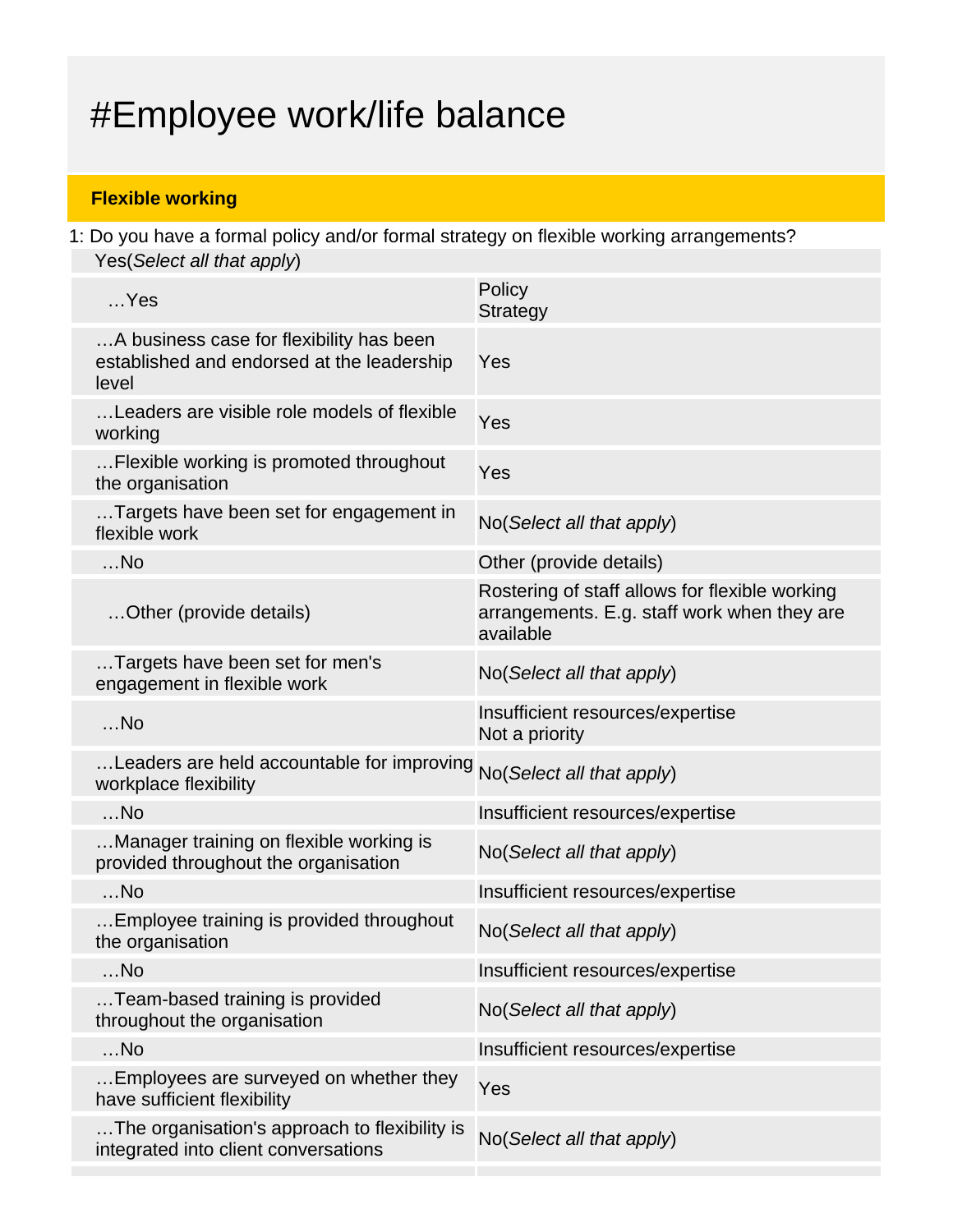| $$ No                                                                                                                  | Not a priority                                                                                                                                                                                                                                             |  |  |
|------------------------------------------------------------------------------------------------------------------------|------------------------------------------------------------------------------------------------------------------------------------------------------------------------------------------------------------------------------------------------------------|--|--|
| The impact of flexibility is evaluated (e.g.<br>reduced absenteeism, increased employee<br>engagement)                 | Yes                                                                                                                                                                                                                                                        |  |  |
| Metrics on the use of, and/or the impact of,<br>flexibility measures are reported to key<br>management personnel       | No(Select all that apply)                                                                                                                                                                                                                                  |  |  |
| $$ No                                                                                                                  | Not a priority                                                                                                                                                                                                                                             |  |  |
| Metrics on the use of, and/or the impact of,<br>flexibility measures are reported to the<br>governing body             | No(Select all that apply)                                                                                                                                                                                                                                  |  |  |
| $$ No                                                                                                                  | Not a priority                                                                                                                                                                                                                                             |  |  |
| Other (provide details)                                                                                                | <b>No</b>                                                                                                                                                                                                                                                  |  |  |
| 2: Do you offer any of the following flexible working options to MANAGERS in your workplace?<br>Flexible hours of work | Yes(Select one option only)                                                                                                                                                                                                                                |  |  |
| $$ Yes                                                                                                                 | SAME options for women and men(Select all<br>that apply)                                                                                                                                                                                                   |  |  |
| SAME options for women and men                                                                                         | Formal options are available                                                                                                                                                                                                                               |  |  |
| Compressed working weeks                                                                                               | No(You may specify why the above option is not<br>available to your employees.)                                                                                                                                                                            |  |  |
| $$ No                                                                                                                  | Other (provide details)                                                                                                                                                                                                                                    |  |  |
| Other (provide details)                                                                                                | We do not offer compressed working weeks. As<br>an Aged Care provider we must provide direct<br>care services over 24/7 business. We cannot<br>support employees rearranging hours in a way<br>that would leave clients unattended for periods<br>of time. |  |  |
| .Time-in-lieu                                                                                                          | Yes(Select one option only)                                                                                                                                                                                                                                |  |  |
| $$ Yes                                                                                                                 | SAME options for women and men(Select all<br>that apply)                                                                                                                                                                                                   |  |  |
| SAME options for women and men                                                                                         | Informal options are available                                                                                                                                                                                                                             |  |  |
| Telecommuting (e.g. working from home)                                                                                 | Yes(Select one option only)                                                                                                                                                                                                                                |  |  |
| $$ Yes                                                                                                                 | SAME options for women and men(Select all<br>that apply)                                                                                                                                                                                                   |  |  |
| SAME options for women and men                                                                                         | Formal options are available<br>Informal options are available                                                                                                                                                                                             |  |  |
| Part-time work                                                                                                         | Yes(Select one option only)                                                                                                                                                                                                                                |  |  |
| $$ Yes                                                                                                                 | SAME options for women and men(Select all<br>that apply)                                                                                                                                                                                                   |  |  |
| SAME options for women and men                                                                                         | Formal options are available                                                                                                                                                                                                                               |  |  |
| Job sharing                                                                                                            | Yes(Select one option only)                                                                                                                                                                                                                                |  |  |
| $$ Yes                                                                                                                 | SAME options for women and men(Select all<br>that apply)                                                                                                                                                                                                   |  |  |
|                                                                                                                        |                                                                                                                                                                                                                                                            |  |  |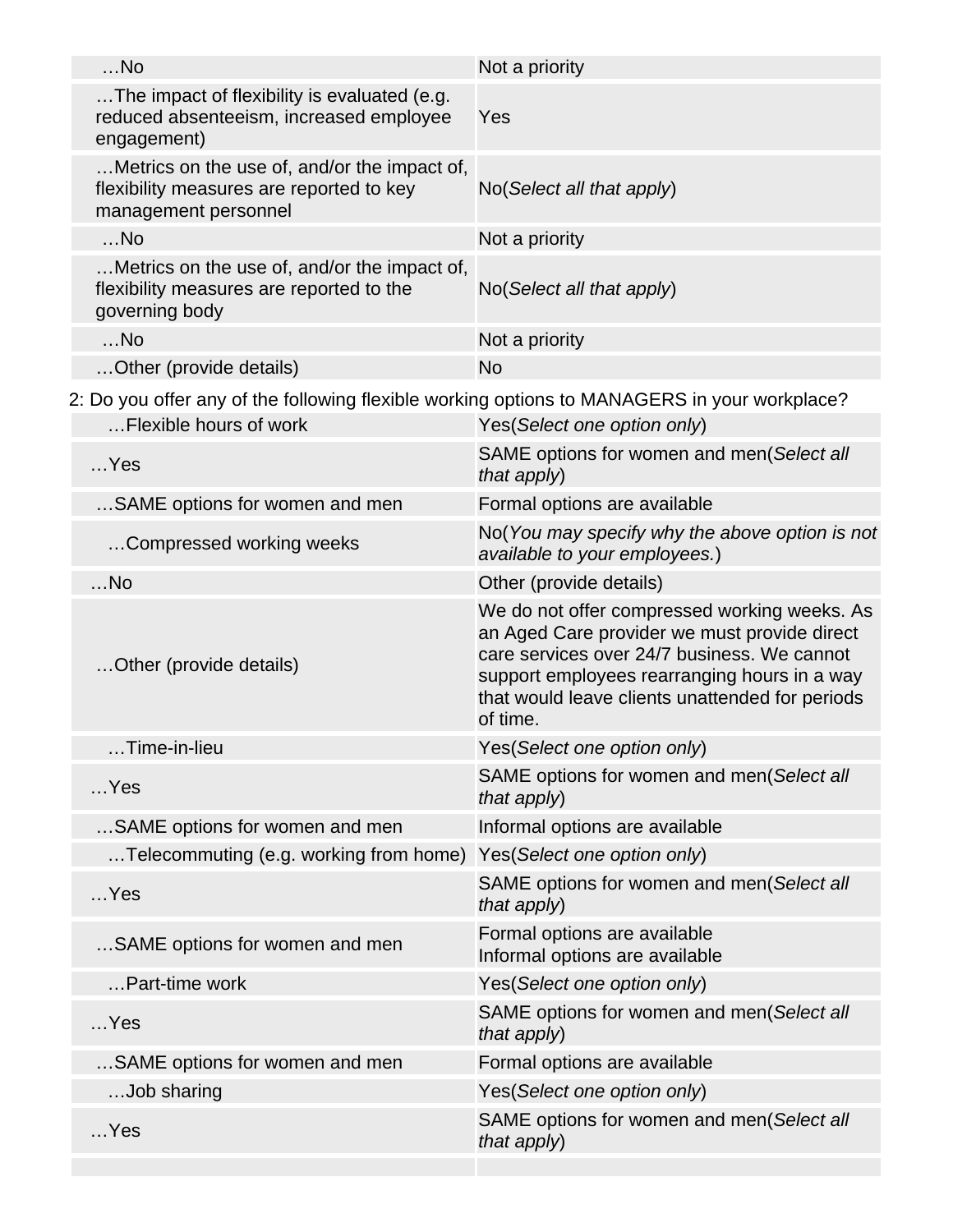| Informal options are available                                                  |
|---------------------------------------------------------------------------------|
| Yes (Select one option only)                                                    |
| SAME options for women and men(Select all<br>that apply)                        |
| Formal options are available                                                    |
| No(You may specify why the above option is not<br>available to your employees.) |
| Insufficient resources/expertise<br>Not a priority                              |
| Yes(Select one option only)                                                     |
| SAME options for women and men(Select all<br>that $apply$ )                     |
| Formal options are available                                                    |
|                                                                                 |

3: Are your flexible working arrangement options for NON-MANAGERS the same as the options for managers above?

| <b>No</b>                                                                                                                        |                                                                                                                                                                                                                                                            |  |  |
|----------------------------------------------------------------------------------------------------------------------------------|------------------------------------------------------------------------------------------------------------------------------------------------------------------------------------------------------------------------------------------------------------|--|--|
| 3.1: You need to indicate which of the following<br>flexible working options are available to<br>NON-MANAGERS in your workplace. | Yes(Select one option only)                                                                                                                                                                                                                                |  |  |
| Flexible hours of work                                                                                                           |                                                                                                                                                                                                                                                            |  |  |
| $$ Yes                                                                                                                           | SAME options for women and men(Select all<br>that $apply$ )                                                                                                                                                                                                |  |  |
| SAME options for women and men                                                                                                   | Formal options are available                                                                                                                                                                                                                               |  |  |
| Compressed working weeks                                                                                                         | No(You may specify why the above option is not<br>available to your employees.)                                                                                                                                                                            |  |  |
| $$ No                                                                                                                            | Other (provide details)                                                                                                                                                                                                                                    |  |  |
| Other (provide details)                                                                                                          | We do not offer compressed working weeks. As<br>an Aged Care provider we must provide direct<br>care services over 24/7 business. We cannot<br>support employees rearranging hours in a way<br>that would leave clients unattended for periods<br>of time. |  |  |
| $$ Time-in-lieu                                                                                                                  | Yes(Select one option only)                                                                                                                                                                                                                                |  |  |
| $$ Yes                                                                                                                           | SAME options for women and men(Select all<br>that apply)                                                                                                                                                                                                   |  |  |
| SAME options for women and men                                                                                                   | Informal options are available                                                                                                                                                                                                                             |  |  |
| Telecommuting (e.g. working from home)                                                                                           | Yes(Select one option only)                                                                                                                                                                                                                                |  |  |
| $$ Yes                                                                                                                           | SAME options for women and men(Select all<br>that apply)                                                                                                                                                                                                   |  |  |
| SAME options for women and men                                                                                                   | Formal options are available<br>Informal options are available                                                                                                                                                                                             |  |  |
| Part-time work                                                                                                                   | Yes(Select one option only)                                                                                                                                                                                                                                |  |  |
|                                                                                                                                  | SAME options for women and men(Select all                                                                                                                                                                                                                  |  |  |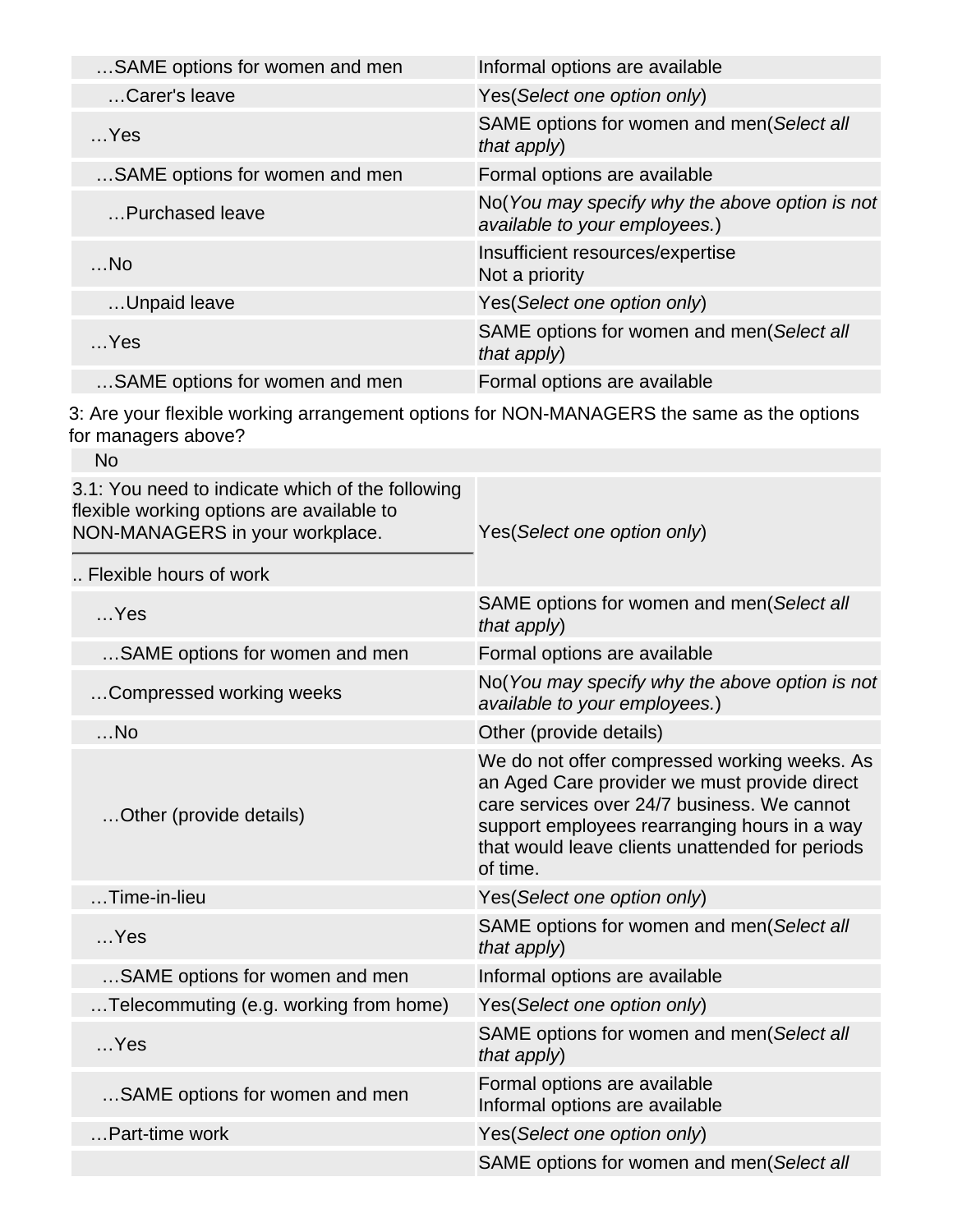| that apply)                                                                     |
|---------------------------------------------------------------------------------|
| Formal options are available                                                    |
| Yes(Select one option only)                                                     |
| SAME options for women and men(Select all<br>that apply)                        |
| Formal options are available                                                    |
| Yes(Select one option only)                                                     |
| SAME options for women and men(Select all<br>that $apply$ )                     |
| Formal options are available                                                    |
| No(You may specify why the above option is not<br>available to your employees.) |
| Insufficient resources/expertise<br>Not a priority                              |
| Yes(Select one option only)                                                     |
| SAME options for women and men(Select all<br>that apply)                        |
| Formal options are available                                                    |
|                                                                                 |

4: Were managers in your organisation allowed to make INFORMAL flexible working arrangements with their team members in response to the COVID-19 pandemic?

Yes, ALL managers

5: Did you see an increase, overall, in the approval of FORMAL flexible working arrangements for your workforce compared to pre-COVID-19?

No

6: If your organisation would like to provide additional information relating to flexible working and gender equality in your workplace, please do so below.

We do not offer compressed working weeks. As an Aged Care provider we must provide direct care services over 24/7 business. We cannot support employees rearranging hours in a way that would leave clients unattended for periods of time.

A purchased leave initiative was considered under our employee engagement program, and after detailed analysis it was felt that due to number of part-time employees and the opportunity to work flexibly, that this was not a priority for organisation. We will continue to review for appropriate applicability-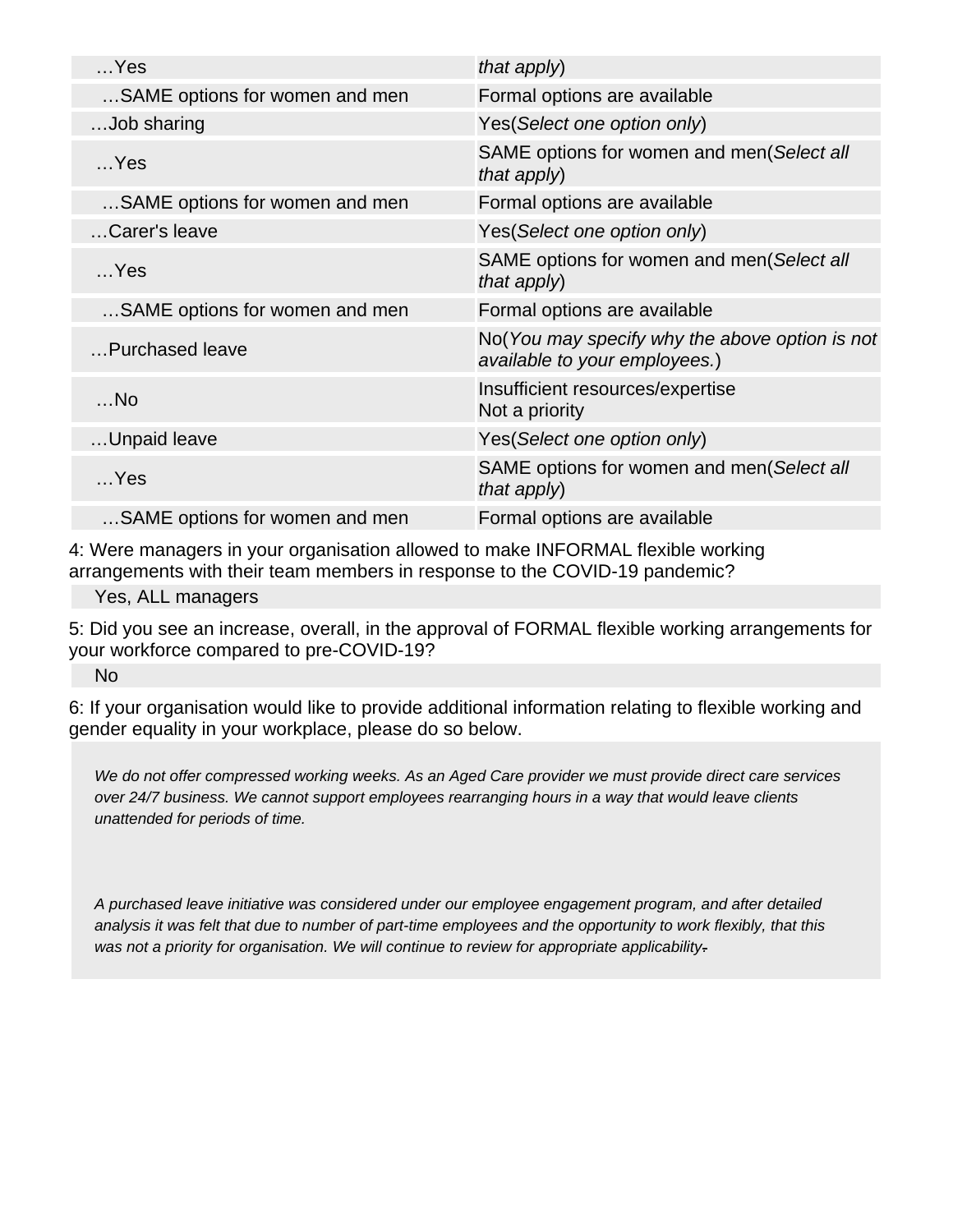### #Employee support

#### **Paid parental leave**

1: Do you provide employer funded paid parental leave regardless of carer's status (i.e. primary/secondary) in addition to any government funded parental leave scheme?

Yes, we offer employer funded parental leave (using the primary/secondary carer definition)

| 1.1: Do you provide employer funded paid<br>parental leave for primary carers in addition<br>to any government funded parental leave<br>scheme?   | Yes(Please indicate how employer funded paid<br>parental leave is provided to the primary carers.)       |
|---------------------------------------------------------------------------------------------------------------------------------------------------|----------------------------------------------------------------------------------------------------------|
| 1.1.a: Please indicate whether your<br>employer-funded paid parental leave for<br>primary carers is available to:                                 | All, regardless of gender                                                                                |
| 1.1.b: Please indicate whether your<br>employer-funded paid parental leave for<br>primary carers covers:                                          | <b>Birth</b><br>Adoption                                                                                 |
| 1.1.c: How do you pay employer funded<br>paid parental leave to primary carers?                                                                   | Paying the employee's full salary                                                                        |
| 1.1.d: Do you pay superannuation<br>contribution to your primary carers while<br>they are on parental leave?                                      | Yes, on employer funded parental leave                                                                   |
| 1.1.e: How many weeks (minimum) of<br>employer funded paid parental leave for<br>primary carers is provided?                                      | 6                                                                                                        |
| 1.1.f: What proportion of your total<br>workforce has access to employer funded<br>paid parental leave for primary carers,<br>including casuals?  | 91-100%                                                                                                  |
| 1.2: Do you provide employer funded paid<br>parental leave for secondary carers in<br>addition to any government funded parental<br>leave scheme? | No(You may specify why employer funded paid<br>parental leave for secondary carers is not<br>available.) |
| $$ No                                                                                                                                             | Government scheme is sufficient                                                                          |
|                                                                                                                                                   |                                                                                                          |

2: If your organisation would like to provide additional information relating to paid parental leave and gender equality in your workplace, please do so below.

Employees are eligible for employer funded paid parental leave (for primary carers) after 12 months of service equivalent to 6 weeks.

**Support for carers**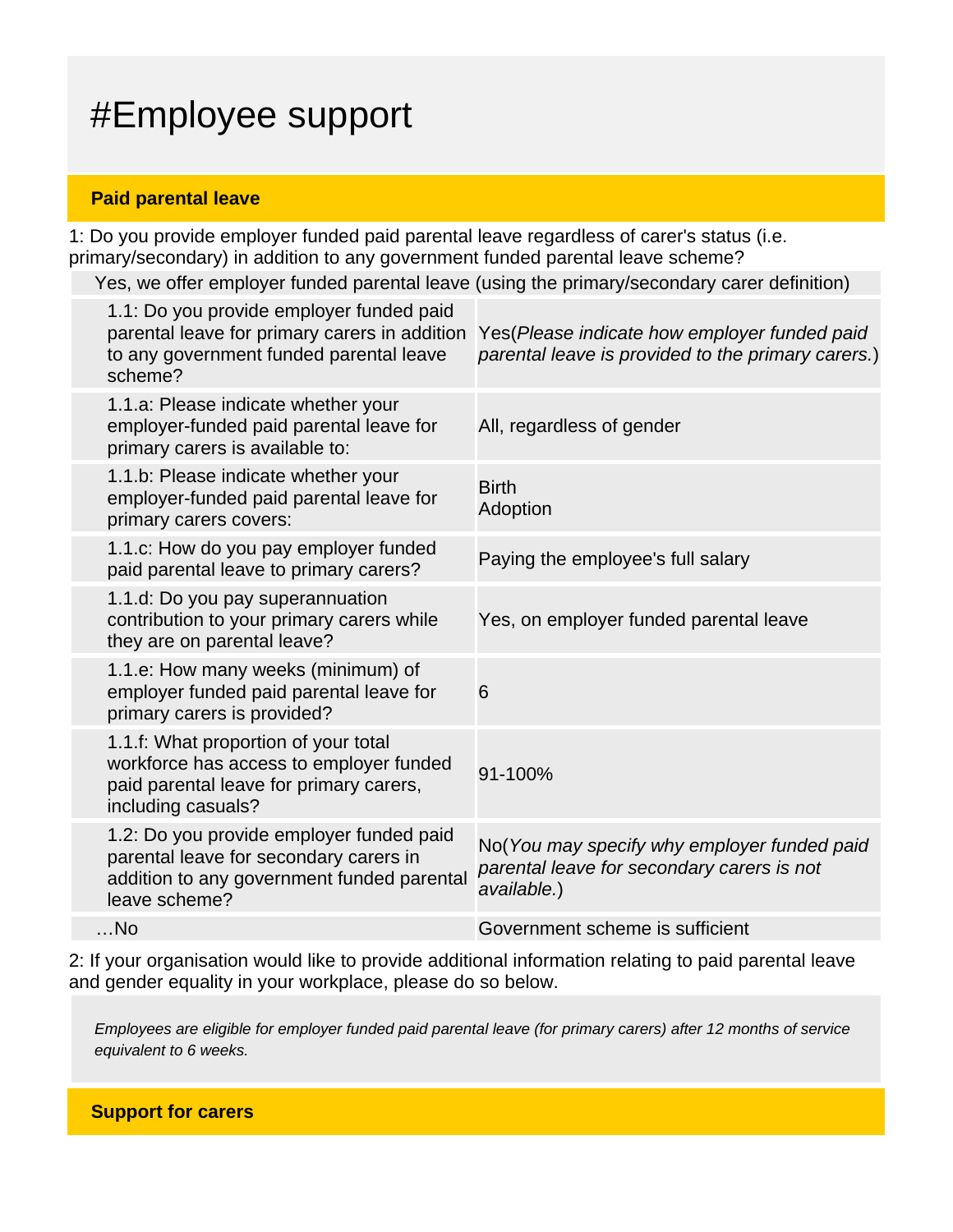1: Do you have a formal policy and/or formal strategy to support employees with family or caring responsibilities?

Yes(Select all that apply)

…Yes Policy

2: Do you offer any of the following support mechanisms for employees with family or caring responsibilities?

| Employer subsidised childcare                                                                    | No(You may specify why the above support<br>mechanism is not available to your employees.) |
|--------------------------------------------------------------------------------------------------|--------------------------------------------------------------------------------------------|
| $$ No                                                                                            | Insufficient resources/expertise                                                           |
| On-site childcare                                                                                | No(You may specify why the above support<br>mechanism is not available to your employees.) |
| $$ No                                                                                            | Insufficient resources/expertise                                                           |
| Breastfeeding facilities                                                                         | Yes(Please indicate the availability of this<br>support mechanism.)                        |
| $$ Yes                                                                                           | Available at SOME worksites                                                                |
| Childcare referral services                                                                      | No(You may specify why the above support<br>mechanism is not available to your employees.) |
| $$ No                                                                                            | Insufficient resources/expertise                                                           |
| Internal support networks for parents                                                            | No(You may specify why the above support<br>mechanism is not available to your employees.) |
| $$ No                                                                                            | Insufficient resources/expertise                                                           |
| Return to work bonus (only select if this<br>bonus is not the balance of paid parental<br>leave) | No(You may specify why the above support<br>mechanism is not available to your employees.) |
| $$ No                                                                                            | Insufficient resources/expertise                                                           |
| Information packs for new parents and/or<br>those with elder care responsibilities               | No(You may specify why the above support<br>mechanism is not available to your employees.) |
| $$ No                                                                                            | Insufficient resources/expertise                                                           |
| Referral services to support employees<br>with family and/or caring responsibilities             | No(You may specify why the above support<br>mechanism is not available to your employees.) |
| $$ No                                                                                            | Insufficient resources/expertise                                                           |
| Targeted communication mechanisms<br>(e.g. intranet/forums)                                      | No(You may specify why the above support<br>mechanism is not available to your employees.) |
| $$ No                                                                                            | Insufficient resources/expertise                                                           |
| Support in securing school holiday care                                                          | No(You may specify why the above support<br>mechanism is not available to your employees.) |
| $$ No                                                                                            | Insufficient resources/expertise                                                           |
| Coaching for employees on returning to<br>work from parental leave                               | No(You may specify why the above support<br>mechanism is not available to your employees.) |
| $$ No                                                                                            | Insufficient resources/expertise                                                           |
| Parenting workshops targeting mothers                                                            | No(You may specify why the above support<br>mechanism is not available to your employees.) |
| $$ No                                                                                            | Insufficient resources/expertise                                                           |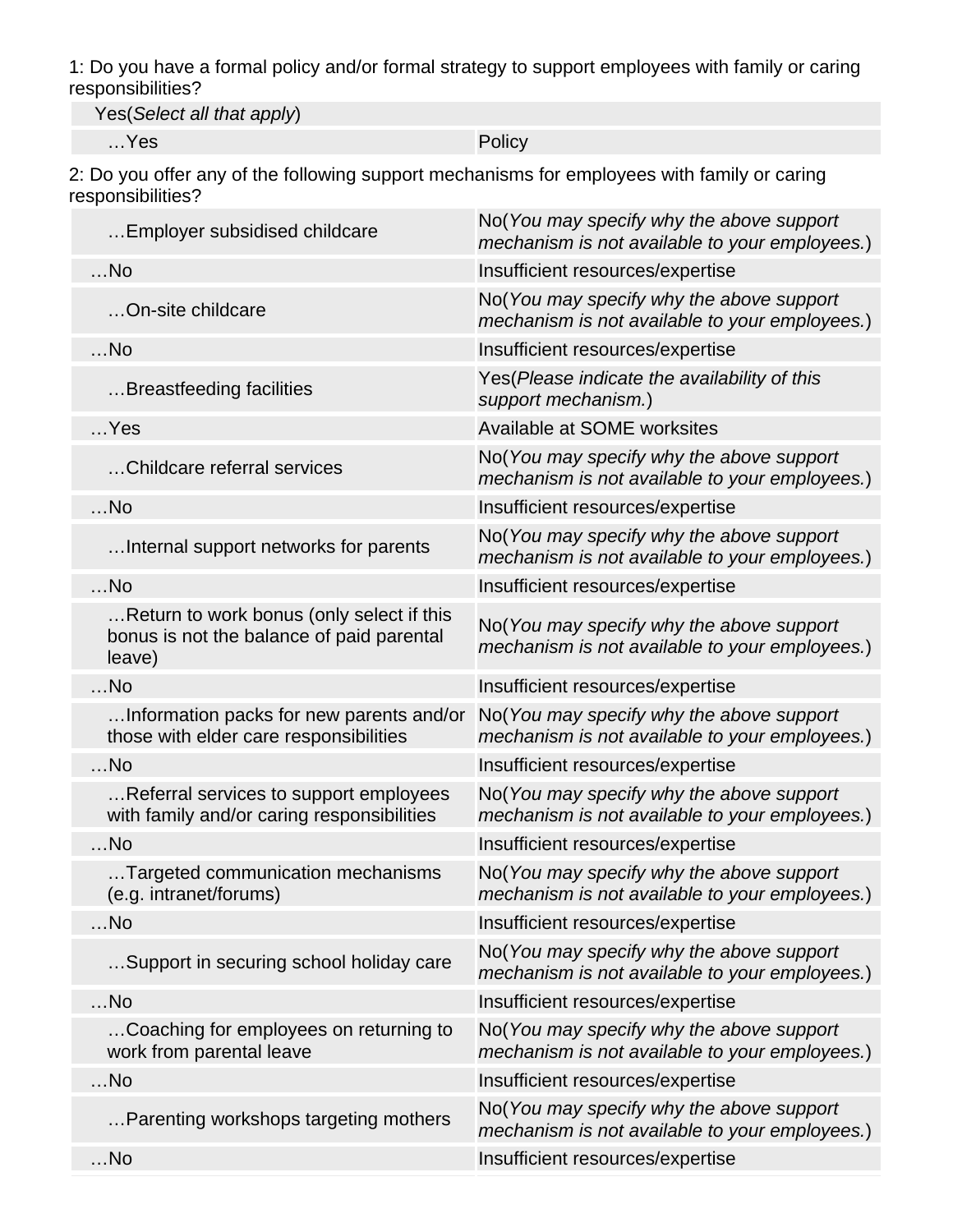| Parenting workshops targeting fathers | No (You may specify why the above support<br>mechanism is not available to your employees.) |
|---------------------------------------|---------------------------------------------------------------------------------------------|
| …No∕                                  | Insufficient resources/expertise                                                            |
| Other (provide details)               | <b>No</b>                                                                                   |

3: If your organisation would like to provide additional information relating to support for carers in your workplace, please do so below.

### **Sex-based harassment and discrimination**

1: Do you have a formal policy and/or formal strategy on sex-based harassment and discrimination prevention?

Yes(Select all that apply)

| $$ Yes                                                                                                                                            | Policy |
|---------------------------------------------------------------------------------------------------------------------------------------------------|--------|
| 1.1: Do you provide a grievance process in<br>any sex-based harasssment and<br>discrimination prevention formal policy<br>and/or formal strategy? | Yes    |

2: Do you provide training on sex-based harassment and discrimination prevention to the following groups?

| All managers  | Yes(Please indicate how often is this training<br>provided (select all that apply):)  |
|---------------|---------------------------------------------------------------------------------------|
| $$ Yes        | At induction<br>Every one-to-two years                                                |
| All employees | Yes (Please indicate how often is this training<br>provided (select all that apply):) |
| $$ Yes        | At induction<br>Every one-to-two years                                                |

3: If your organisation would like to provide additional information relating to sex-based harassment and discrimination, please do so below.

#### **Family or domestic violence**

1: Do you have a formal policy and/or formal strategy to support employees who are experiencing family or domestic violence?

Yes(Select all that apply)

| $$ Yes | Policy   |
|--------|----------|
|        | Strategy |

2: Other than a formal policy and/or formal strategy, do you have the following support mechanisms in place to support employees who are experiencing family or domestic violence?

| Employee assistance program (including<br>access to psychologist, chaplain or<br>counsellor) | Yes |
|----------------------------------------------------------------------------------------------|-----|
| Training of key personnel                                                                    | Yes |
| A domestic violence clause is in an<br>enterprise agreement or workplace<br>agreement        | Yes |
|                                                                                              |     |